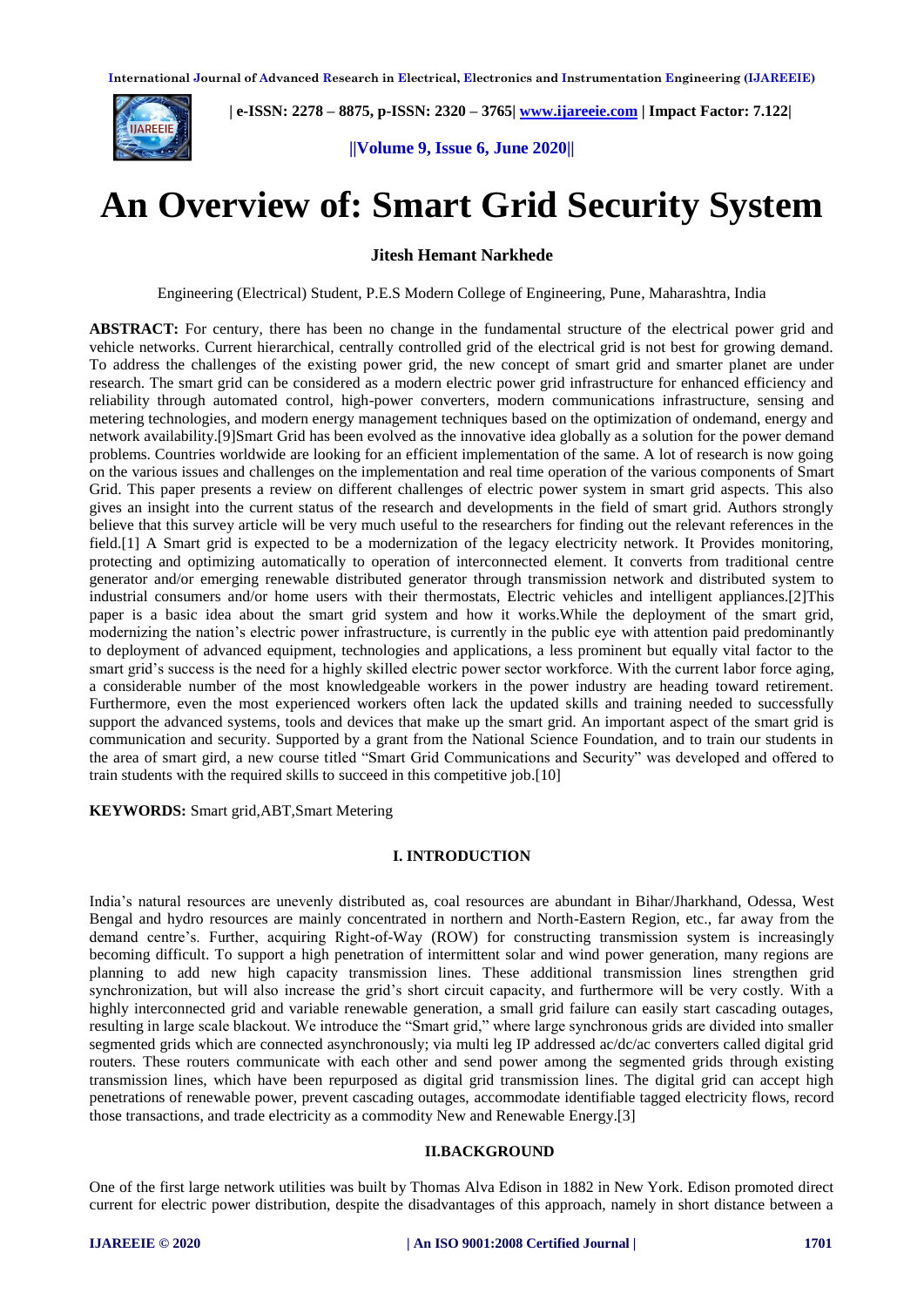

 **| e-ISSN: 2278 – 8875, p-ISSN: 2320 – 3765| [www.ijareeie.com](http://www.ijareeie.com/) | Impact Factor: 7.122|** 

# **||Volume 9, Issue 6, June 2020||**

power plant and its customers (2.4 km was the limit of effective distance), which meant that small power plants needed to be built in customer areas. New research in Europe and America has brought electric motors and transformers working with alternating current and with the help of Edison's major opponent George Westinghouse, the previously used direct current was replaced with the alternating current, which persisted till today. Alternating current could be efficiently transmitted over long distance and hence allowed power plants to be built outside inhabited areas, closer to input resources. The process of power transmission nowadays involves step up transformers that transform electricity into very high voltage to decrease transmission losses. Electricity is then transmitted over hundreds of kilometers of transmission network. Before distribution to end customers, the voltage is decreased by a series of step-down transformers, which act as gates between high voltage power transmission and low voltage power distribution networks. In the Czech Republic the power transmission network consists of power plants, first-level substations and high voltage power lines. The first-level substations and power plants are connected using 400 kV and 220 kV lines. There is high flow of energy and therefore very high voltage is used to lower the electric current, which leads to lower losses during transmission. The first-level substations produce also 110 KV intended for power distributors. The Czech power distribution network consists of 110 kV lines, second-level substations transforming 110 kV to 22 kV or 35 kV for connected third-level substations. Multiple third level substations are situated in towns and produce well-known 230V/400V used by end customers. The current generation of power transmission and distribution network has been designed for centralized electricity generation in a small number of large power plants. Nowadays, this concept is being replaced with a more distributed electricity generation thanks to an increasing amount of predominantly renewable energy sources. European Union supports renewable energy sources in its Energy and Climate Change Policy with the goal to achieve 20% renewables share in the European energy mix until 2020. The new approach, however, brings up serious issues. Since the grid load changes along the day and since there is no efficient way to centrally store the surplus of generated electricity for later use or to rapidly increase the demand of electricity, power plants have to adjust their electricity production to meet the expected demand. Immediate production change is very complicated for most types of power plants, so both the consumption and the production of the renewable have to be predicted in advance, which brings additional risks to the whole process of electricity production and distribution.[4]

#### **III. THE SMART GRID**

In accordance with IEEE, the Smart Grid has come to describe a next generation electrical power system. It is typified by the increased use of communications and information technology in the generation, delivery and consumption of electrical energy. Another definition of Smart Grid can also be considered. According to Wikipedia it delivers electricity from suppliers to consumers using digital technology to control appliances at consumer's premises to save energy, reduce cost and increase reliability and transparency. As said by Green Energy Act (Canada) it is a nickname for an ever widening palette of utility applications that enhance and automate the monitoring and control of electrical distribution. DOE: The Smart Grid transforms the current grid to one that functions more cooperatively, responsively and organically. A Smart Grid is an electricity network that can intelligently integrate the actions of all users connected to it - generators, consumers and those that do both – in order to efficiently deliver sustainable, economic and secure electricity supplies. The smart grid is intelligent as it is capable of sensing system overloads and rerouting power to prevent or minimize a potential outage, of working autonomously when conditions require resolution faster than humans can respond and cooperatively in aligning the goals of utilities, consumers and regulators .It is capable of meeting increased consumer demand without adding infrastructure which shows its efficiency. Accepting energy from virtually any fuel source including solar and wind as easily and transparently as coal and natural gas; capable of integrating any and all better ideas and technologies energy storage technologies. This grid enables real-time communication between the consumer and utility so consumers can tailor their energy consumption based on individual preferences, like price and/or environmental concerns. This creates new opportunities and markets by means of its ability to capitalize on plug-and-play innovation wherever and whenever appropriate. Smart grid should be quality focused capable of delivering the power quality necessary free of sags, spikes, disturbances and interruptions to power our increasing digital economy and the data centers, computers and electronics necessary to make it run. It is increasingly resistant to attack and natural disasters as it becomes more decentralized and reinforced with Smart Grid security protocols. It shows the advance of global climate change and offering a genuine path toward significant environmental improvement. [1] Smart grid development tends to be driven by one of two principal visions for enhancing electric power interactions for both utilities and their customers: the European Union and U.S. models. The European Union vision seems to be

driven primarily by environmental concerns, whereas U.S. planning for the smart grid has been motivated primarily by a desire for reliability improvements. In the United States, desirable characteristics of the smart grid include selfhealing transmission and distribution power architectures that will be resistant to intentional attacks and natural disasters and very high power quality levels along a broad range of metrics that go well beyond outage statistics. One of the key goals of model smart grids, such as the one being developed by the Pecan Street Project in Austin, Texas, is to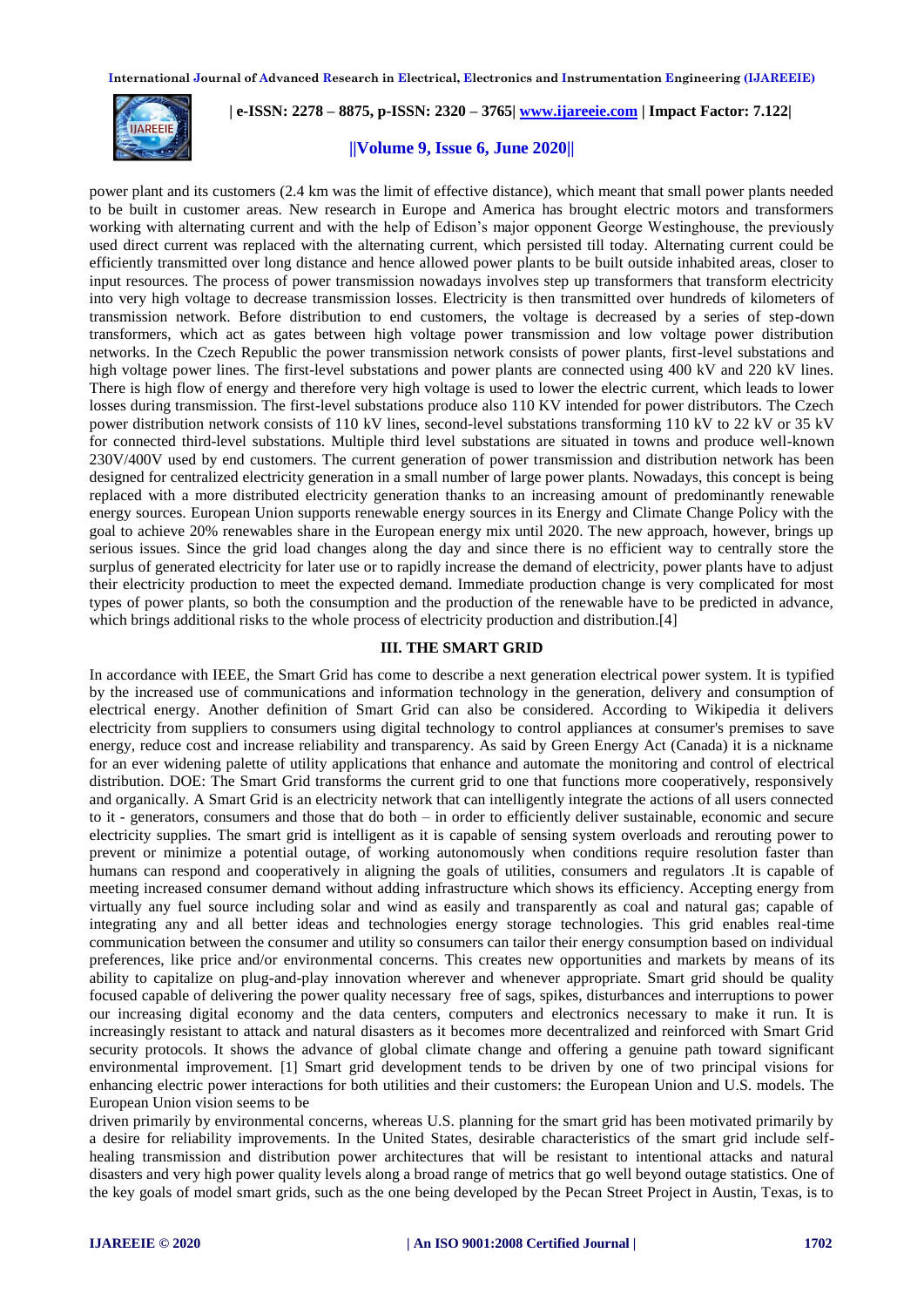

 **| e-ISSN: 2278 – 8875, p-ISSN: 2320 – 3765| [www.ijareeie.com](http://www.ijareeie.com/) | Impact Factor: 7.122|** 

## **||Volume 9, Issue 6, June 2020||**

promote active customer participation and decision making and thus to create a new grid operational environment in which both utilities and electricity users inflnuence each other.<sup>[5]</sup>



Fig 1. Illustration of smart grid.[11]

# **IV.SMART METERING SYSTEM**

Availability Based Tariff (Advanced Metering system for digital grid) What Is ABT**?**

- It is a performance-based tariff for the supply of electricity by generators owned and controlled by the central government
- It is also a new system of scheduling and dispatch, which requires both generators and beneficiaries to commit to day-ahead schedules.
- It is a system of rewards and penalties seeking to enforce day ahead pre-committed schedules, though variations are permitted if notified One and one half hours in advance.
- The order emphasizes prompt payment of dues. Non-payment of prescribed charges will be liable for appropriate action under sections 44 and 45 of the ERC Act.

# **Why ABT?**

**1.** India plans to have an integrated National Grid. This will assist in meeting demand with the least cost supply. Five Regional grids already exist. Some linkages between Regions are also in place.

1. The five Regional grids work at vastly varying operational parameters today. Frequency level is one such operational parameter. The target frequency prescribed by the Indian Electricity Rules is 50 Hz 2. Integrated grid operations require the normalization of frequency across all five Regions. The alternative is to insulate each Regional Grid by Back to Back HVDC links. This is an expensive option. Normalization of frequency requires proactive load management by beneficiaries and dispatch discipline by generators. 3. There is currently no formal system of financial incentives to promote grid discipline.

4. The ABT provides this mechanism.

**2.** Chronic surpluses in the East and shortages in the South have resulted in sustained functioning of these grids at frequencies which are far beyond even the normal band, liberally defined by the IEGC as frequency variation within  $49.5$  to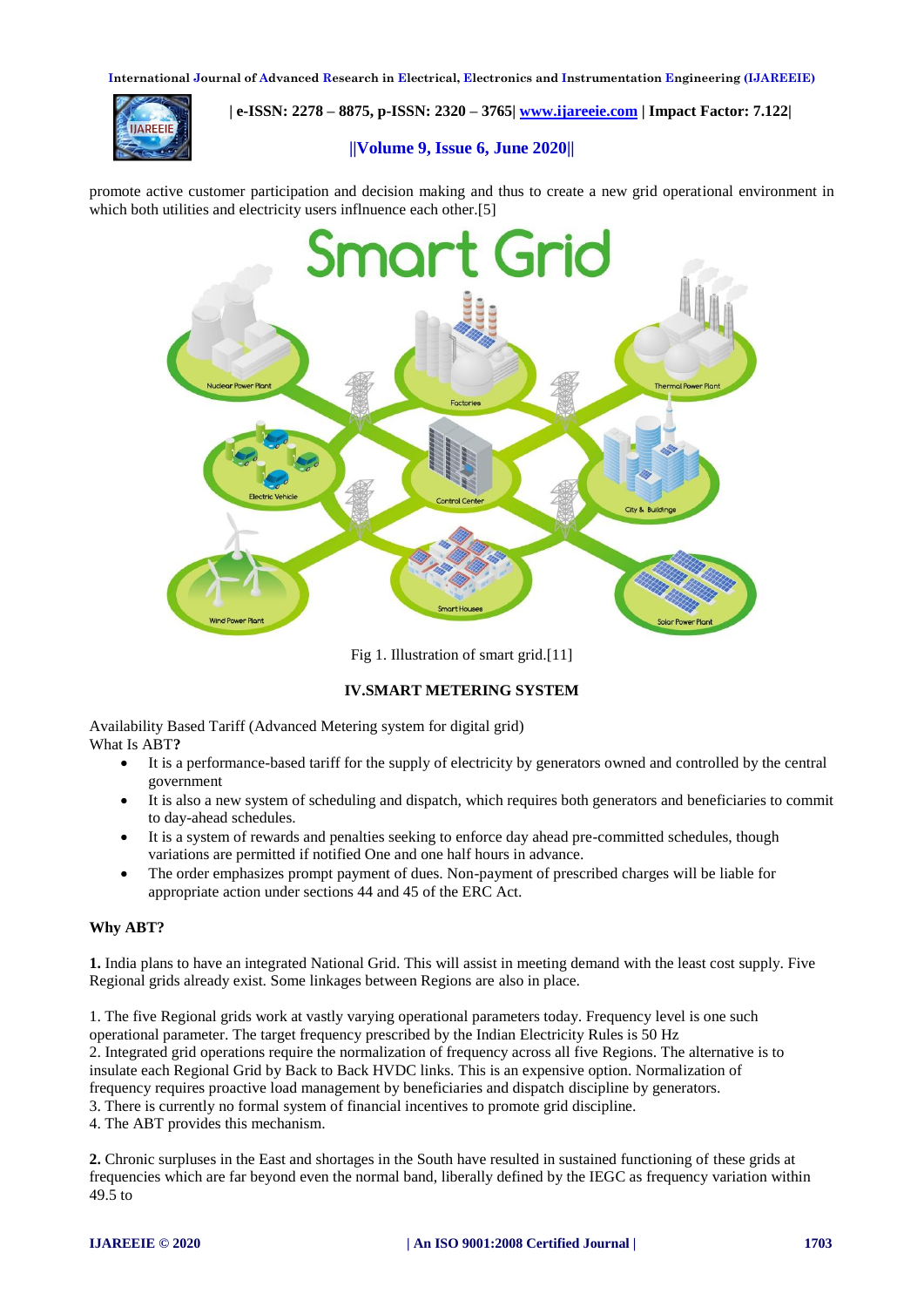

 **| e-ISSN: 2278 – 8875, p-ISSN: 2320 – 3765| [www.ijareeie.com](http://www.ijareeie.com/) | Impact Factor: 7.122|** 

**||Volume 9, Issue 6, June 2020||** 

50.3 Hz.

1. Continued functioning at non-standard frequency results in long-term damages to both generation and end use equipment this is a "hidden cost" which is borne by the customer in the long term.

2. The ABT will induce corrections in the prevailing frequency to bring it within the permissible band.

**3.** Frequent fluctuations in frequency caused by short-term variations in the demand supply gap due to the tripping of load

or outage of a generator or a transmission line impose substantial costs on generators and consumers.

1. The ABT will address this problem by inducing grid discipline.[6]



# **V.DIFFERENCE BETWEEN SMART GRID AND CONVENTIONAL GRID**

| <b>COVENTIONAL GRID</b>             | <b>SMART GRID</b>                     |
|-------------------------------------|---------------------------------------|
| Electromechanical                   | Digital /microprocessors<br>$\bullet$ |
| Centralized generation<br>$\bullet$ | Accommodates distributed generation   |
| Manual restoration                  | Self healing<br>$\bullet$             |
| Check equipment manually<br>٠       | Monitor equipment remotely            |
| <b>Estimated reliability</b><br>٠   | Predictive reliability<br>$\bullet$   |
| <b>Blind</b>                        | Intelligent<br>٠                      |
| Non environment friendly            | Environment friendly                  |
| Unsafe                              | Safe<br>٠                             |

Table 1. Difference between smart grid and conventional grid[7]

The above table shows that **smart grid** has more advantage an features compare to the conventional grid. And the increased cost of the smart grid than the conventional grid is neutralized by the fact that it provides the safety and saves more energy than conventional grid.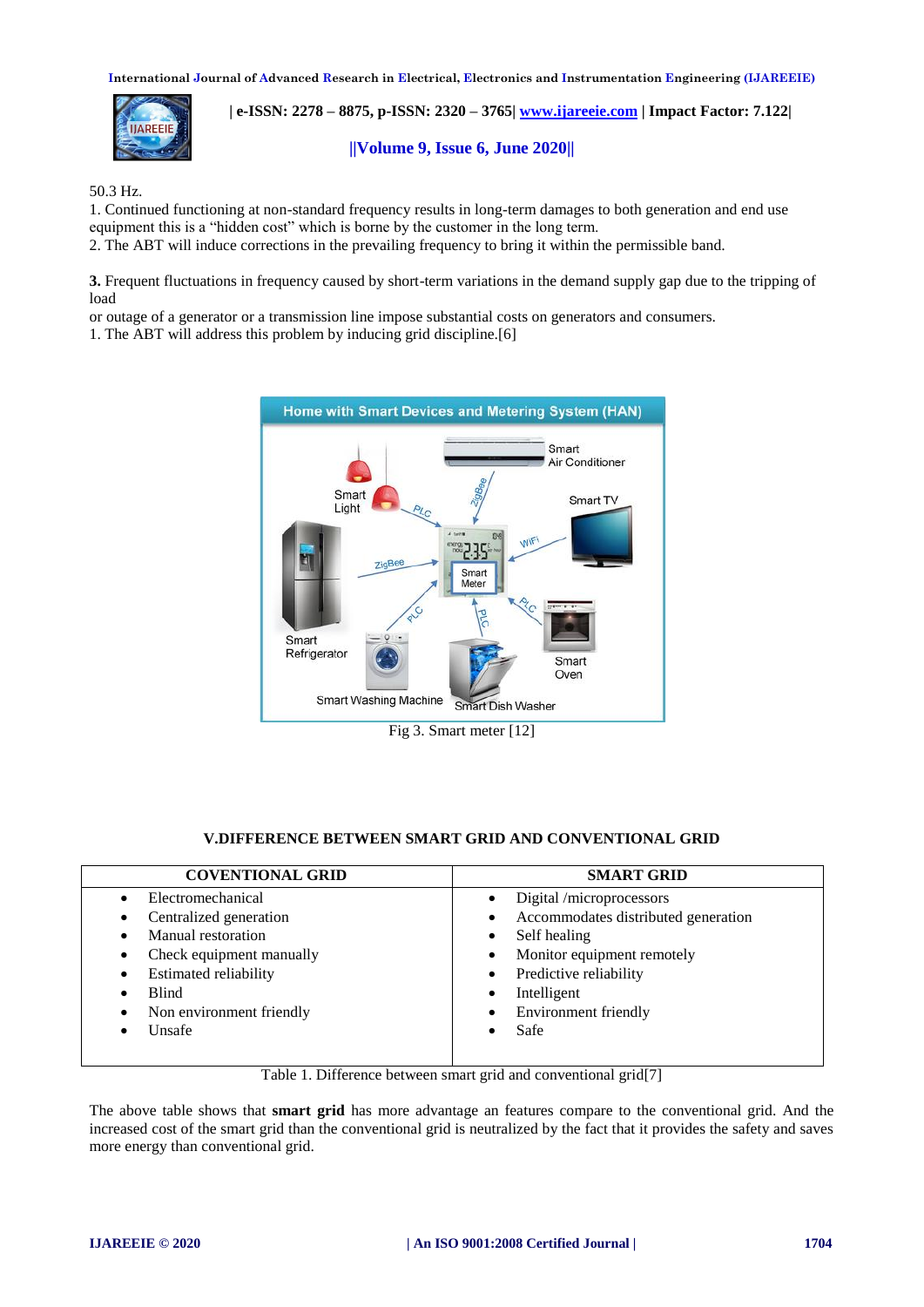

 **| e-ISSN: 2278 – 8875, p-ISSN: 2320 – 3765| [www.ijareeie.com](http://www.ijareeie.com/) | Impact Factor: 7.122|** 

# **||Volume 9, Issue 6, June 2020||**

#### **VI.SMART GRID SECURITY**

Upgrading the power grid will present many new security challenges that must be dealt with before extensive deployment of smart grid technologies can begin. The digitalization of the electric grid may enable remote attacks to increase rapidly, potentially spanning countries or even continents. Moreover, it is rapidly becoming easier to compromise computer systems due to the increased availability of hacker tools on the Internet and the decrease in technical knowledge required to use them to impose significant damage.

1. Vulnerabilities: In order to defend the smart grid, emphasizes three types of vulnerabilities that must be considered – physical, cyber, and open-source information.

Physical and cyber: While physical attacks – facility break-ins, weapon attacks, or explosives – are real and frightening possibilities, cyber attacks have the potential to be just as destructive and carry the added threats of stealth and long distance control . Attackers have the potential to initiate attacks from nearly any location in the world. Furthermore, currently more than 90% of successful cyber attacks take advantage of known vulnerabilities and misconfigured operating systems, servers, and network devices. In addition, the types of protocols and equipment used in the communication and control of power systems are numerous. The diversity and lack of interoperability in the communication protocols causes problems for anyone who tries to establish secure communication to and from a substation (or among substations in a network of heterogeneous protocols and devices). Within a substation control network, it is common to find media including commercial telephone lines, wireless, microwave, private fiber, and internet connections .

2. Security Needs: In order to protect electric infrastructure from the threats outlined above, several defense mechanisms are needed to minimize disruptions to system operations.

i. Layered Security: Layered security (or defense-in-depth as the Department of Defense (DOD) refers to it) involves strategically combining multiple security technologies at each layer of a computing system in order to reduce the risk of unauthorized access due to the failure of any single security technology. It exponentially increases the cost and difficulty for an attacker to compromise a system by creating a much stronger defense than the use of any individual component alone, thus, reducing the likelihood of an attack. Security features to be employed at each layer include examination, detection, prevention, and encryption.

ii. Deception: Deception consists of two possible techniques, dissimulation, hiding the real, and simulation, showing the false. McQueen and Boyer describe potential dissimulation and simulation techniques that can be used for control systems in. Deception defense mechanisms can greatly increase the difficulty of planning and conducting successful attacks upon the system, and can alert operators to possible threats before any systems are harmed.[2]



Fig 2. Cyber security in smart grid https://www.sciencedirect.com